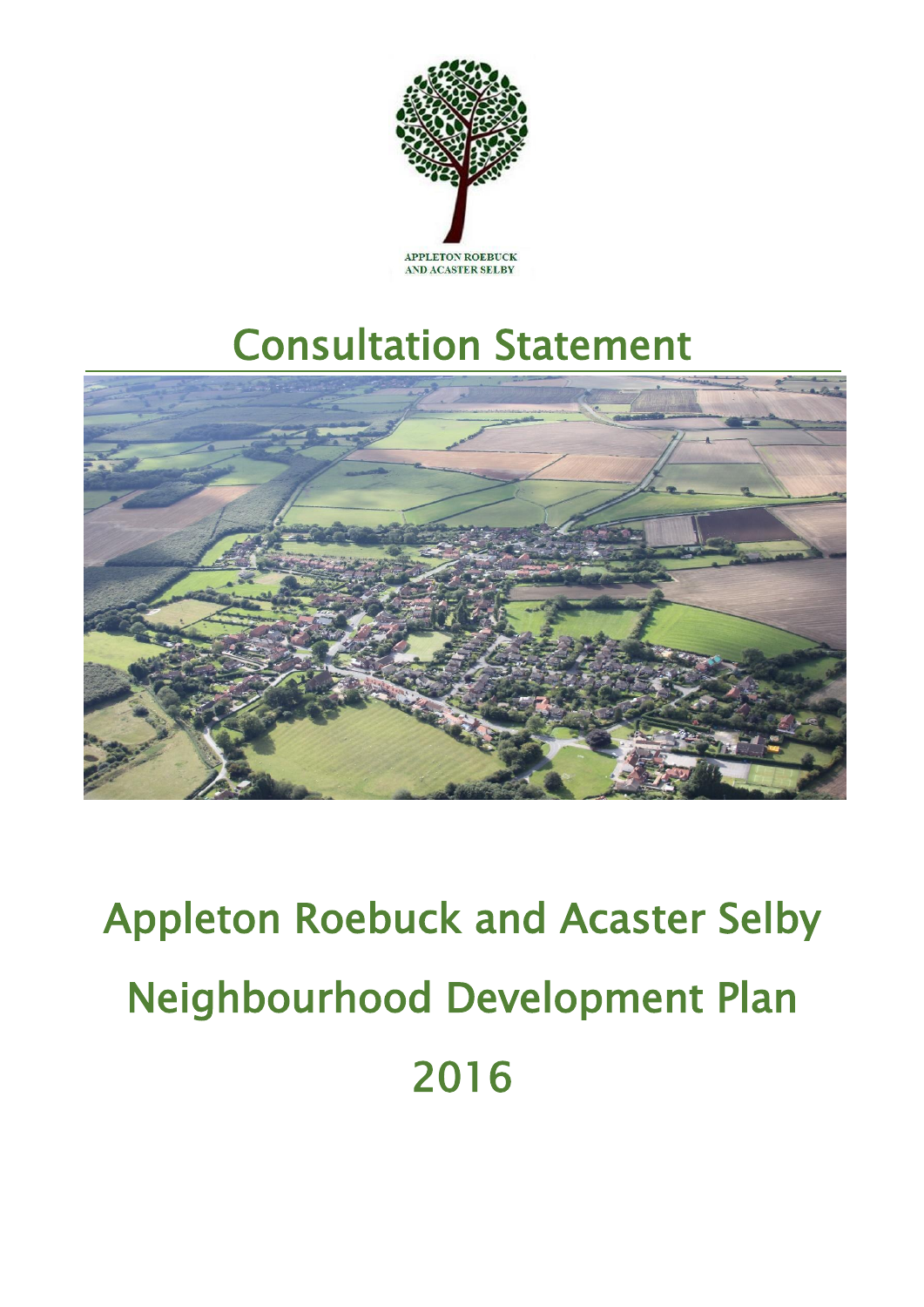| <b>Contents</b>               |                                                             | Page           |
|-------------------------------|-------------------------------------------------------------|----------------|
| Section 1                     | Introduction                                                | $\overline{2}$ |
| <b>Section 2</b>              | Aims of the Consultation                                    | 3              |
| <b>Section 3</b>              | Background to the Consultation on the<br>Neighbourhood Plan | 3              |
| Section 4                     | <b>Details of the Consultation Stages</b>                   | 4              |
| <b>Section 5</b>              | Conclusion                                                  | 7              |
| Appendices - separate booklet |                                                             |                |

Annex 1 – Consultees Contacted June 2016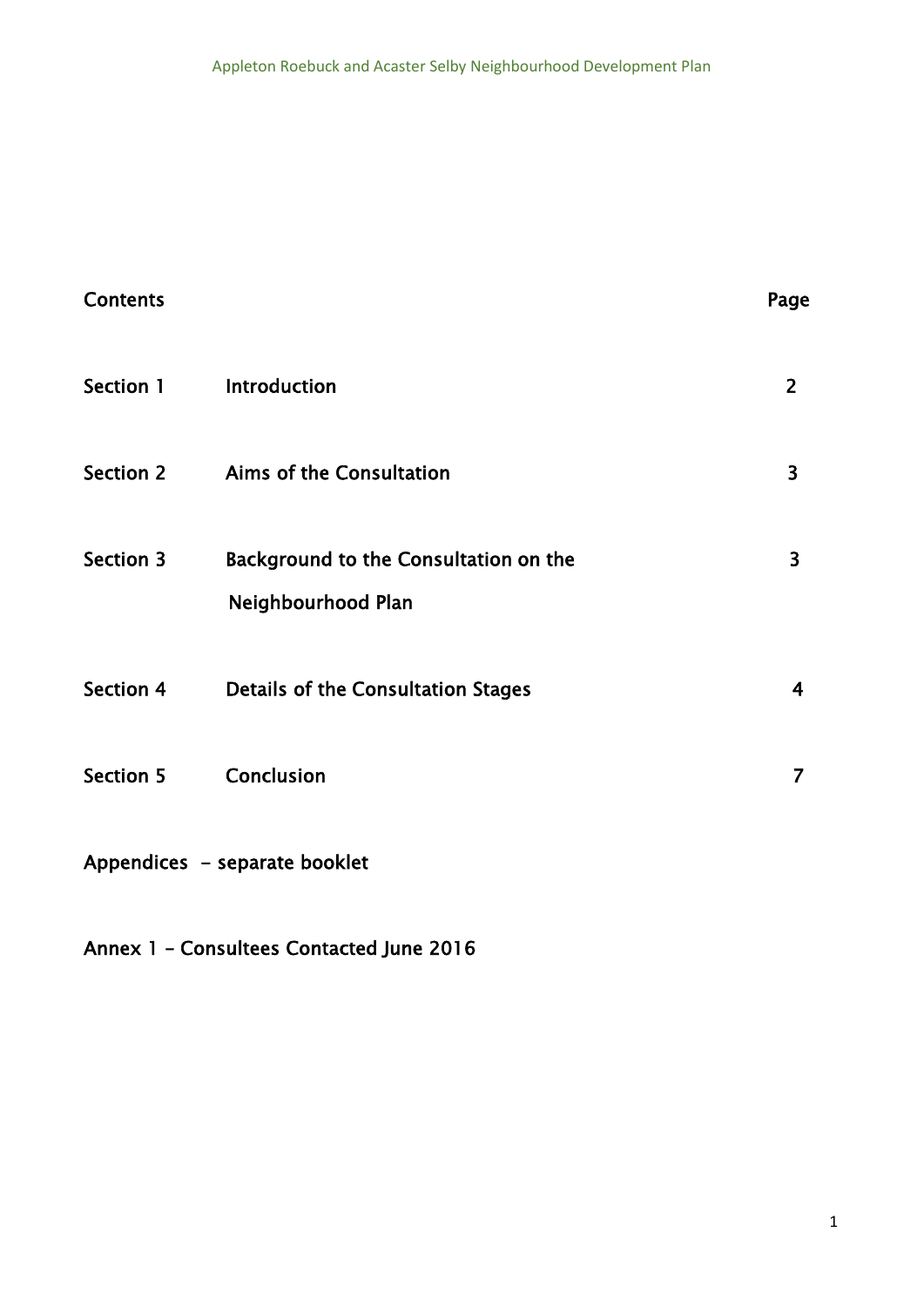#### **Introduction**

Since mid-2013 residents and councillors of the parish of Appleton Roebuck and Acaster Selby have been working together to prepare a Neighbourhood Development Plan (NDP). They have been guided and assisted by David Gluck, Director of Ruralis, fully supported by Selby District Council and funded by grants from The Big Lottery Fund and Locality. Local MP Nigel Adams also pledged his support.

The idea of an NDP was proposed by the Parish Council and supported by parishioners at an Open Meeting in the Parish Rooms in March 2013. A Steering Group of 12 members, comprising Parish Councillors and residents was formed in June 2013 and the process began.

An official Neighbourhood Development Plan Launch Event was held in the Parish Rooms on October 5<sup>th</sup> 2013 to share information with, answer questions by and invite further support from residents, encouraging as many as possible to join the Steering Group.

Work then began in earnest. Letters were sent to consultees and surveys were delivered to all households and businesses in the parish to allow everyone the opportunity to share their views on local issues. After careful analysis the findings from the surveys formed the basis of our NDP.

A website – **[www.aras-ndp.org.uk](http://www.aras-ndp.org.uk/)** - was set up which is regularly updated, and residents have also been kept up to date with our Plan through newsletters, reports to the Parish Council (recorded in the minutes of their meetings and published in the Parish Magazine), our Twitter account - **@arasndp1** - and also further Open Events in the Parish Rooms on May 17<sup>th</sup> 2014, January 21<sup>st</sup> 2015 and June  $11<sup>th</sup> 2016$ .

Our Consultation Statement has been prepared to fulfil the legal obligations of the Neighbourhood Planning Regulations 2012 Section 15(2). Part 5 of the Regulations sets out that a Consultation Statement should contain:

- a) details of the persons and bodies who were consulted about the proposed neighbourhood development plan;
- b) an explanation of how they were consulted;
- c) a summary of the main issues and concerns raised by the persons consulted;
- d) a description of how these issues and concerns have been considered and, where relevant, addressed in the proposed neighbourhood development plan.

The following information aims to provide the detail to the points listed above.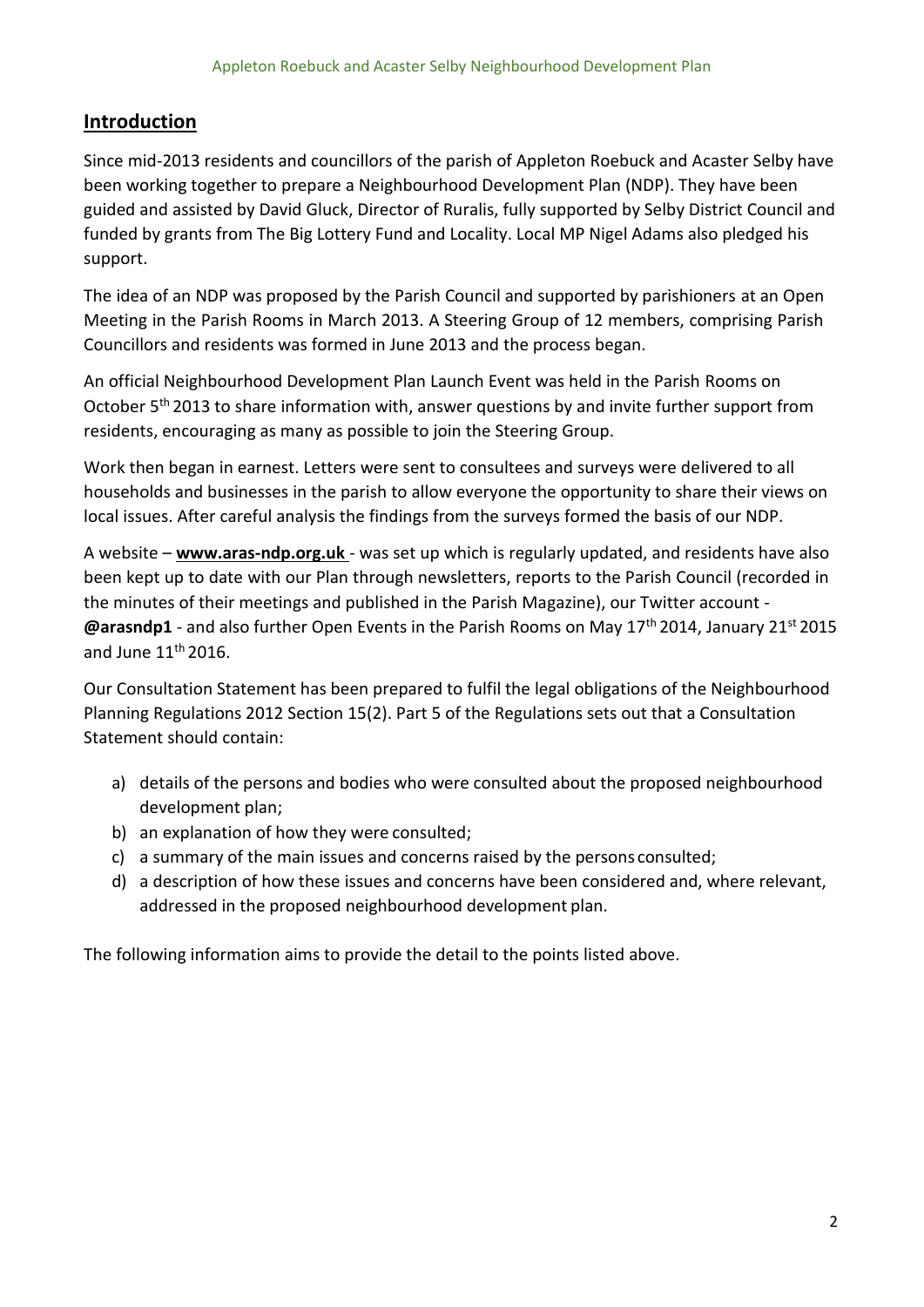#### **Aims of the Consultation**

The aims of the Appleton Roebuck and Acaster Selby consultation process were

- $\cdot$  to be fully inclusive by engaging and consulting with residents and businesses.
- to engage with other stakeholders and to ensure best practice is afforded to those living and working in the Neighbourhood Area.
- $\cdot$  to identify all the important aspects of life in the parish for which plans for the future are needed.
- to bring forward proposals which will enhance the quality of life in the parish in the years to come.
- $\cdot$  to ensure the views and concerns of residents are given due consideration throughout the process of producing a Neighbourhood Development Plan.
- to use a variety of means to ensure all residents are given the opportunity to comment on all issues and to ensure that communication with and engagement of all interested parties is as open and accessible as possible.

These aims were set out at the beginning of the process in our **Statement of Community Involvement**. 1

### **Background to the Consultation on the Neighbourhood Plan**

In their Local Plan (2012) Selby District Council (SDC) identified all villages in the District as either Designated or Secondary Villages. Appleton Roebuck was given Designated Village Status (DSV) which therefore earmarked it for 'sustainable development'. Initially, prospective additional houses were estimated to be approximately 10 - 15 over a fifteen year period. This appeared acceptable as it would help to sustain the village primary school, would not radically add to the problems of an already over-burdened drainage / sewerage system and would not cause seriously increased traffic problems in a village with very poor local transport and lack of parking. However it became apparent that building numbers could be much higher and with new planning laws in place the Parish Council were very concerned about the future of the parish, its poor infrastructure, its inability to cope with heavy development and hence the well-being of its residents. They therefore began to make enquiries about Neighbourhood Development Planning, which is a right that was given to local communities in the 2011 Localism Act. The Parish Council also looked into funding support and at their meeting on **November 14th 2012** the Parish Council resolved to develop a Neighbourhood Plan. <sup>2</sup> Having sought further information on the benefits and process of

<sup>1</sup>Appendix 1 - *Statement of Community Involvement (SCI)*

<sup>2</sup>Appendix 2 - *Parish Council minutes 14th Nov. 2012*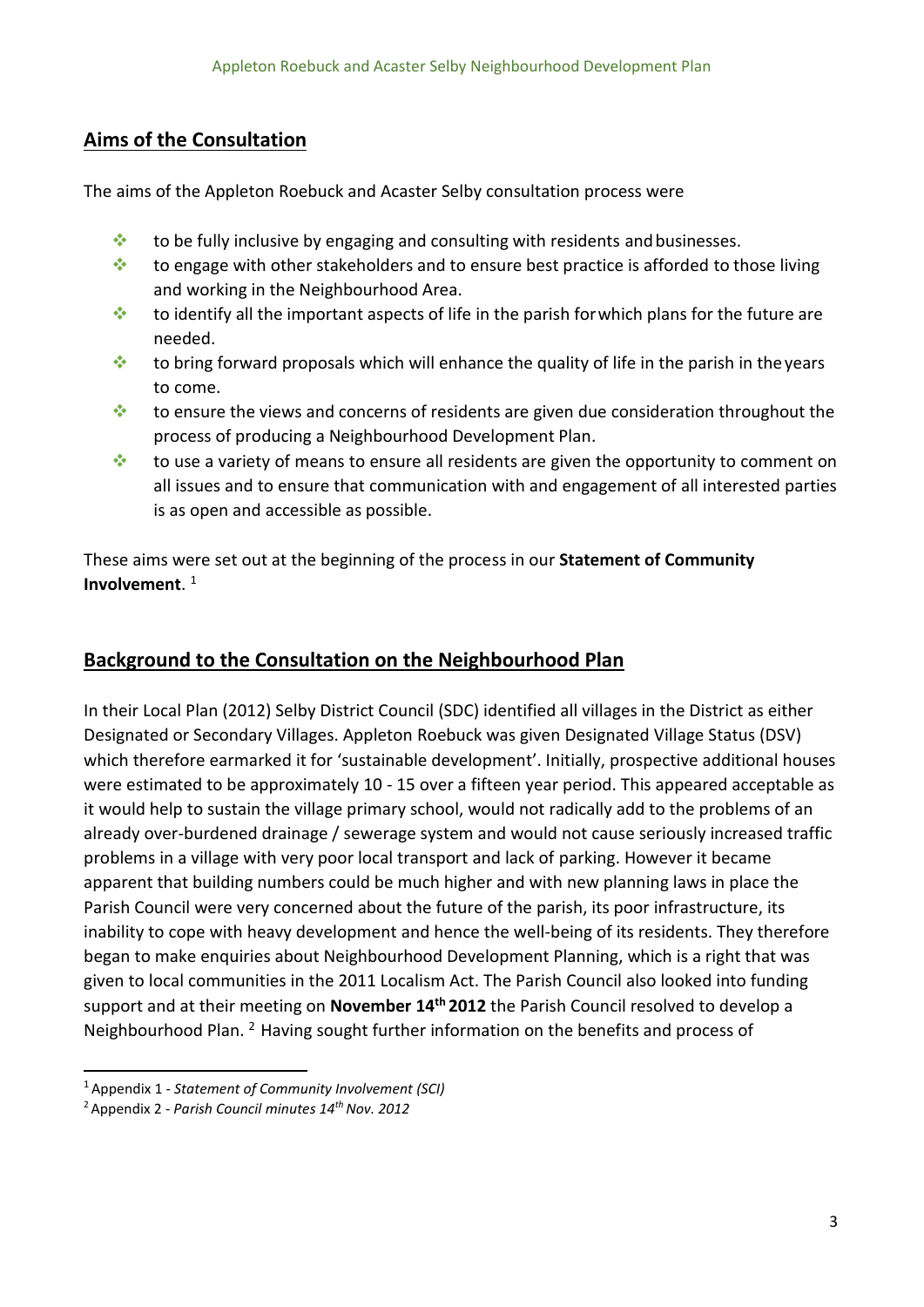Neighbourhood Planning the Parish Council organised an **Open Meeting in March 2013** to which all residents in the parish were invited. **<sup>3</sup>**32 residents attended. Information was shared, discussions took place and a vote was taken about whether to proceed. Following a vote in favour, the Parish Council contacted Selby District Council and a working relationship began. SDC fully supported the Parish Council which, as the first in the area to begin work on a Neighbourhood Development Plan, became the Pilot Group in the District.

Consultation events took place at the following stages in the Neighbourhood Planning process:

- 20th 2013 • A Parish meeting held to discuss Neighbourhood Planning
	- Consultation begins on a Statement of Community Involvement and designated Neighbourhood Area
	- Consultation of residents, businesses and stakeholders begins
	- Neighbourhood Development Planning OpenDay
	- Neighbourhood Development Planning Open Day
	- Launch Event of 1st Draft Neighbourhood Development Plan
	- Full consultation on the first draft Neighbourhood Development Plan
	- Consultation draft submitted to Selby District Council for screening
	- Pre-submission Consultation Open Day
	- Pre-submission consultation

March

July 3rd 2013

October 2013

October 5th 2013

2014

21st 2015

2015

2015

2016

2016

2016

• Submission of Draft NDP to Selby District Council for Examination

#### **Details of the Consultation Stages**

With prior notice having been given in January,<sup>4</sup> all residents in the parish received an invitation to an Open Meeting in March 2013<sup>5</sup>. The aim of the meeting was to introduce the concept and benefits of developing a neighbourhood plan. David Gluck, Director of Ruralis, was the invited speaker. He gave details of the background to neighbourhood planning, regulations, the planning process, timescale required, community involvement and the benefits of having a plan. Residents

<sup>3</sup>Appendix 3 - *Parish Council Open Meeting March 2013*

<sup>4</sup>Appendix 4 - *Parish Council Newsletter Jan. 2013*

<sup>&</sup>lt;sup>5</sup> Appendix 3 - *PC Open Meeting March 2013*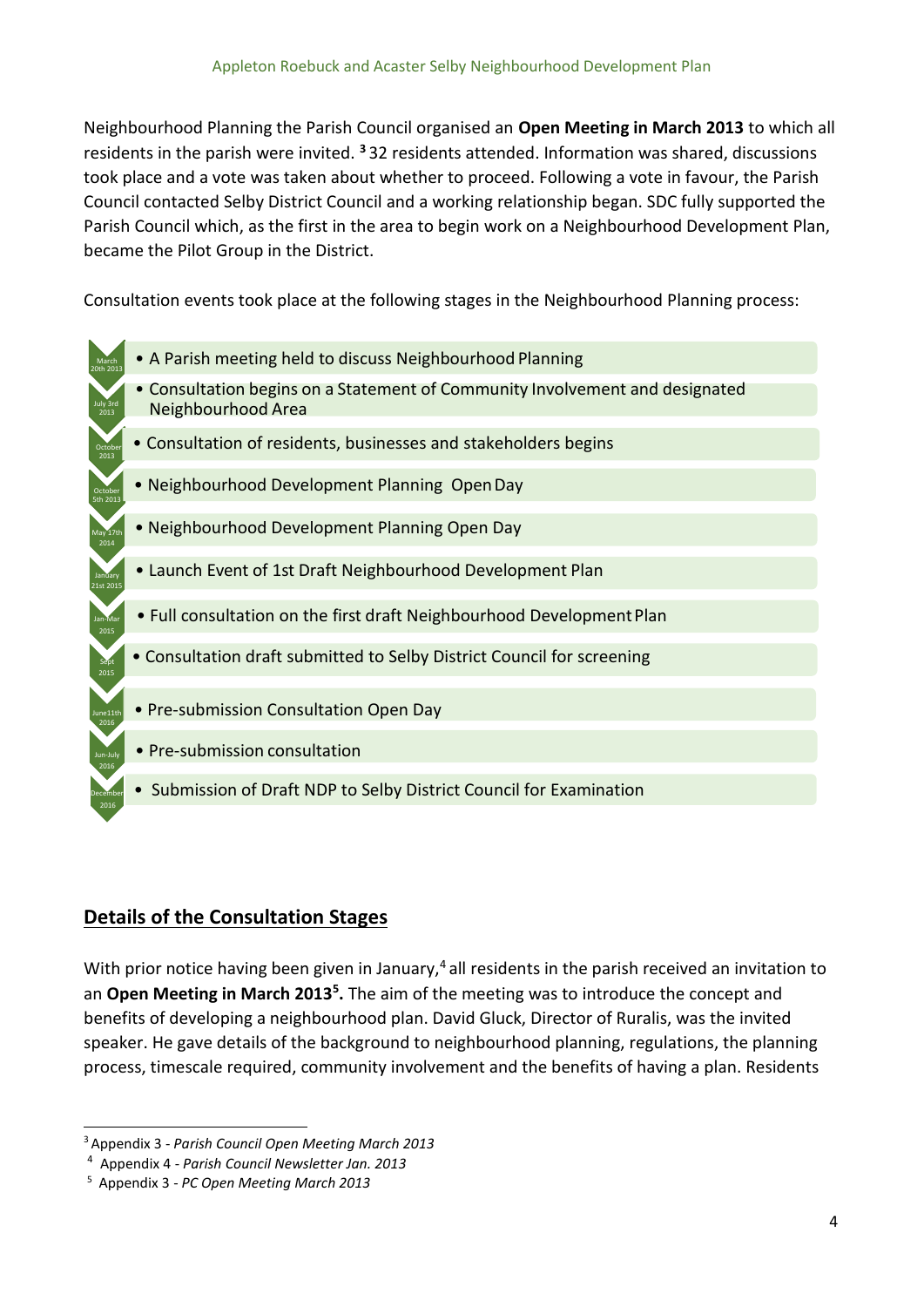were able to ask questions and discuss the issue and at the end of the meeting a vote was taken. Out of 32 attendees 30 voted to proceed with developing a neighbourhood plan. The **Parish Council** discussed the outcome in their meeting on **3 rd April 2013** and resolved to begin the process of developing a Neighbourhood Development Plan. <sup>6</sup>

On **3 rd July 2013** the Parish Council approved a **Neighbourhood Area**, a **Statement of Community Involvement** (SCI) and the Steering Group's **Terms of Reference.** <sup>7</sup>**Consultation** began on the Neighbourhood Area and the SCI, ending on **September 16th** 2013. No objections were received and the Area of Application was formally approved by SDC on **10th December 2013**. 8

During the week beginning **30th September 2013** 45 letters and emails were sent to statutory consultees and other stakeholders informing them of the intention to undertake a Neighbourhood Development Plan (NDP). <sup>9</sup> Replies were received from Copmanthorpe Parish Council, Yorkshire Wildlife Trust, Local Councils Association, Nigel Adams MP, South Ainsty Historical Society and York Diocesan Board. There were no objections, just offers of support.

The first **Open Event** promoting the Neighbourhood Development Plan took place on **Saturday 5th October 2013** at the Parish Rooms between 10am and 2pm. **<sup>10</sup>**27 parishioners attended representing 22 households (approximately 6%). Through the use of display boards and literature our aim was to inform, encourage involvement and highlight the importance of a Neighbourhood Development Plan. Residents were able to share opinions, ask questions, read documents and generally learn more about the process. Our **website** aras-ndp.org.uk was also **launched** at this event.

A **consultation period** then took place between **October 7th and November 5th 2013** (eventually extended to 19<sup>th</sup>). Surveys were delivered to all residents<sup>11</sup> and businesses<sup>12</sup> in the parish covering issues such as schools and community facilities; work and travel; business opportunities; heritage, history and well-being; housing needs and other matters. The surveys took the form of questionnaires but also gave the opportunity for written statements. 43% of households and 24% of businesses returned their surveys

Professional analysis of the surveys was carried out and key issues which would form the basis for policies emerged. Amongst others, housing stock, over-development, poor infrastructure and flooding were highlighted; problems caused by speeding traffic, on-street parking, lack of

- <sup>7</sup>Appendix 6 *Minutes of Parish Council Meeting July 3rd 2013*
- Appendix 7 *- Map of Neighbourhood Area*
- Appendix 1 *- SCI*
- Appendix 8 *- Terms of Reference*
- <sup>8</sup>Appendix 9 *Steering Group Minutes January 21st 2014*
- <sup>9</sup>Appendix 10 *Letter to Consultees*
- <sup>10</sup>Appendix 11 *Open Event October 5th 2013*
- <sup>11</sup>Appendix 12 *ARAS Household Survey 2013*
- <sup>12</sup> Appendix 13 ARAS Business Survey 2013

<sup>6</sup>Appendix 5 - *Minutes of Parish Council Meeting April 3rd 2013*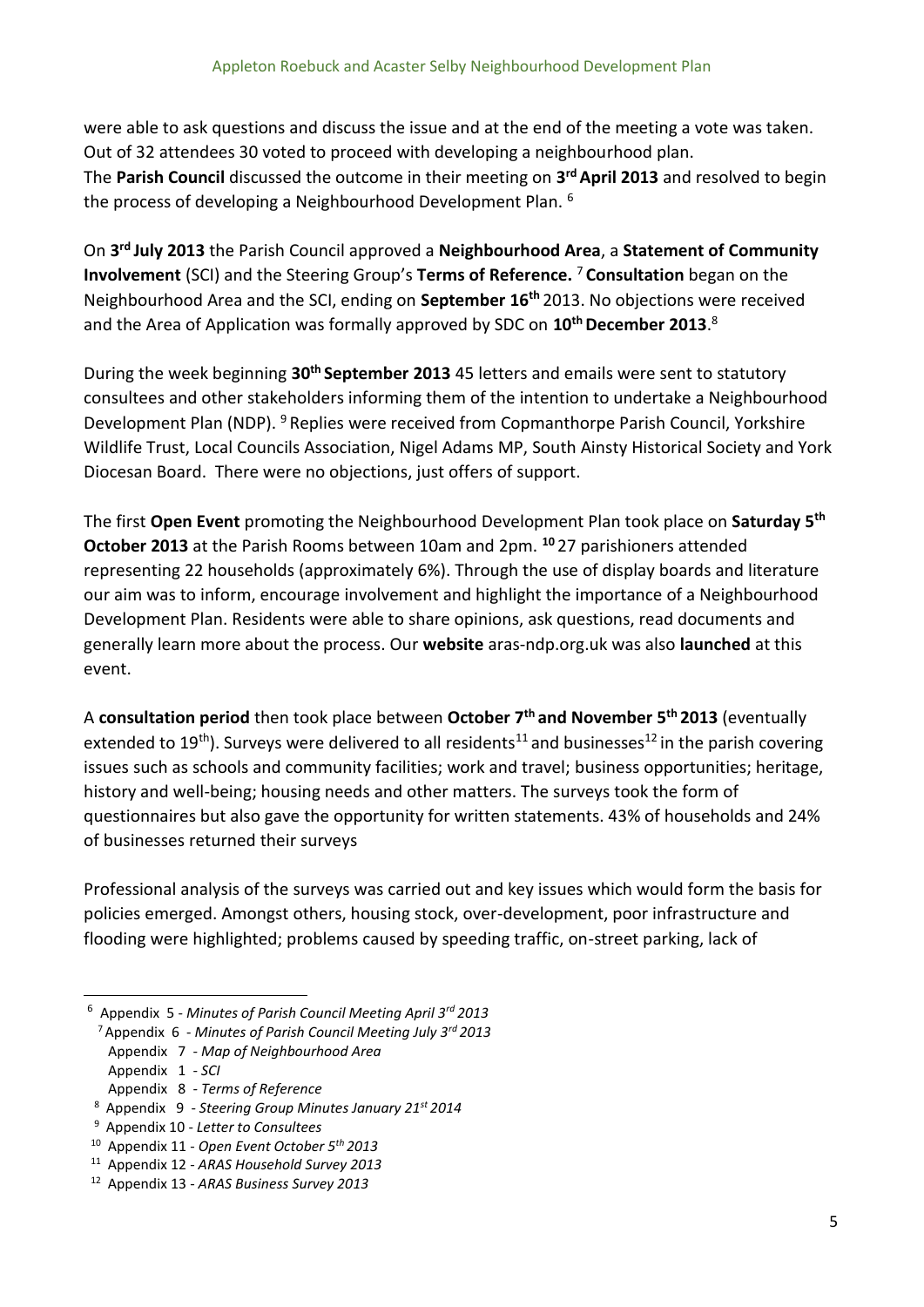community facilities and poor broadband services were also raised as concerns. The results were communicated via a newsletter<sup>13</sup>to all residents and also via our website, and on **May 17th 2014**  another **Open Event**<sup>14</sup>was held in the Parish Rooms between 10am and 2pm to give residents the opportunity to discuss the findings. All documentation to date was exhibited and everyone had a further opportunity to contribute their views and suggestions about key issues. 51 residents attended representing 10.2% of households. Once again, poor infrastructure, over-development and on-street parking were concerns. Residents also expressed wishes to preserve the natural environment and heritage of the parish with no desire for wind or solar farms. Using all information gathered, the Steering Group was now able to develop a set of objectives to guide their future work. These were

- $\triangleright$  to support and enhance community facilities
- $\triangleright$  to conserve and enhance our high quality environment, landscape and heritage assets
- $\triangleright$  to support sustainable levels of new homes to provide for need in the community and to support key facilities and services
- $\triangleright$  to promote small business growth and secure the future of existing businesses
- $\triangleright$  to conserve and protect our high quality built environment

The Steering Group continued their work, eventually formulating policies for a first consultation draft NDP.<sup>15</sup>

On 21<sup>st</sup> January 2015 a New Year Launch Event was held in the Parish Rooms. <sup>16</sup> Mary Weastell, Chief Executive Officer of SDC was the keynote speaker, addressing a packed audience. Following this meeting a summary of the first consultation draft NDP,  $^{17}$  accompanied by a response form,  $^{18}$ was delivered to all residents, statutory consultees and other stakeholders. The **consultation period**  lasted from **21st January until 13th March 2015** and a summary of results was delivered to all residents in a newsletter in July 2015.<sup>19</sup> Full results were also posted on the website. A formal assessment of all consultation response comments was carried out and decisions were duly recorded.<sup>20</sup> As a result of the assessment some minor amendments were made to vocabulary used in the document to provide greater clarification or to strengthen a point. No major changes were needed and the plan was adopted as a Pre-submission Consultation draft by the Parish Council on 1st October 2015. It was presented to Selby District Council on **2 nd October 2015** for its **Strategic Environmental Assessment (SEA) Screening**. 21

Representatives of the Steering Group attended a **consultation meeting with** officers of **SDC** in **February 2016**, and again in **April**, to discuss the pre-submission draft NDP. Upon advice given, amendments were made as some points or policies were no longer relevant and some were not under the control of the Planning Department. The pre-submission draft was then issued to

<sup>&</sup>lt;sup>13</sup> Appendix 14 - *Parish Newsletter March 2014* 

<sup>&</sup>lt;sup>14</sup> Appendix 15 - Open Event May 2014

<sup>&</sup>lt;sup>15</sup> Appendix 16 - *First Consultation Draft NDP 2015* 

<sup>&</sup>lt;sup>16</sup> Appendix 17 - ARAS NDP Newsletter January 2015

<sup>&</sup>lt;sup>17</sup> Appendix 18 - *First Consultation Draft NDP Summary* 

<sup>&</sup>lt;sup>18</sup> Appendix 19 - *First Consultation Draft NDP Response Form* 

<sup>&</sup>lt;sup>19</sup> Appendix 20 - ARAS NDP Newsletter July 2015

<sup>20</sup>Appendix 22 - *Assessment of First Draft NDP Consultation responses 2015*

<sup>&</sup>lt;sup>21</sup> Appendix 23 - ARAS final consultation draft NDP for Screening